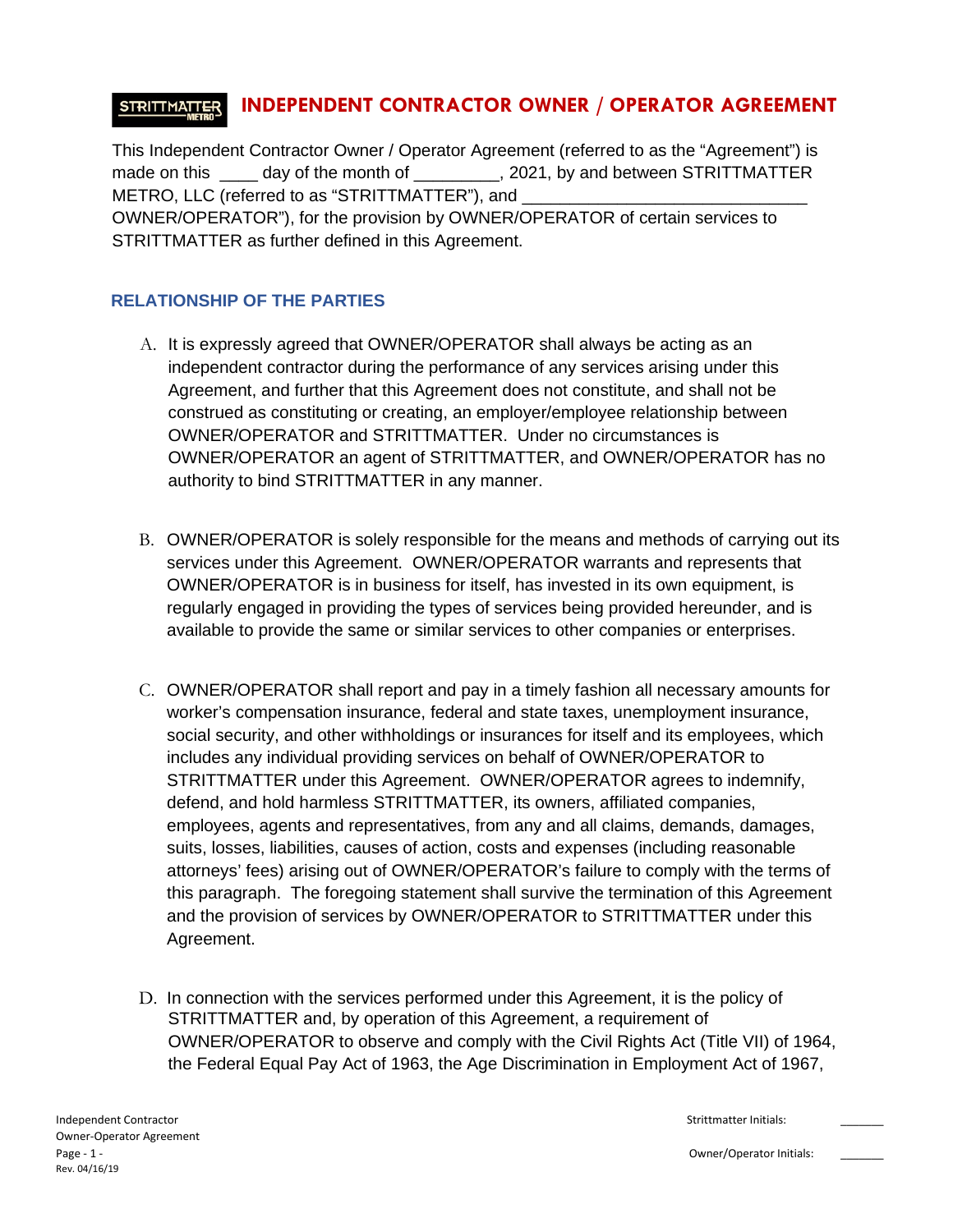Executive Order 11246, the Veterans Re-Adjustment Act of 1974, American Disability Act of 1992 and all applicable and pertinent regulations related thereto, the basic requirements of which prohibit discriminating against any individual because of race, color, sex, religion, national origin, age or handicap. OWNER/OPERATOR shall take affirmative action to hire employees without regard to race, creed, color, sex, religion, national origin, age, handicap, or other protected class, or because he/she is a veteran or disabled veteran in regard to any position for which the employee or applicant for employment is qualified. The aforesaid provisions shall include, but shall not be limited to, employment, promotion, demotion, transfer, layoff or termination, rates of pay or other forms of compensation. OWNER/OPERATOR agrees to indemnify, defend, and hold harmless STRITTMATTER, its owners, affiliated companies, employees, agents and representatives, from any and all claims, demands, damages, suits, losses, liabilities, causes of action, costs and expenses (including reasonable attorneys' fees) arising out of OWNER/OPERATOR's failure to comply with the terms of this paragraph.

E. STRITTMATTER maintains a strong commitment to provide a safe workplace and to establish policies promoting high standards of health and safety. In keeping with this commitment, it is STRITTMATTER's intent to maintain a drug/alcohol free workplace for all employees, contractors, and visitors. OWNER/OPERATOR agrees to exclude from STRITTMATTER jobsites, premises, and work areas any illegal and unauthorized drugs, controlled substances and alcohol. Any OWNER/OPERATOR found in violation of this policy will be removed from STRITTMATTER jobsites, premises, and work areas immediately and when appropriate, such individuals will be reported to the proper law enforcement agencies.

#### **NON-EXCLUSIVE ARRANGEMENT**

A. This Agreement shall not constitute an exclusive arrangement and STRITTMATTER retains the right to engage other entities and individuals to perform and render any type of services, including services of the same type then being performed by OWNER/OPERATOR. Similarly, because OWNER/OPERATOR is regularly engaged in providing the type of services it is providing to STRITTMATTER, this Agreement does not preclude OWNER/OPERATOR from providing the same or similar type of services to other entities and individuals; provided, however, that it is expressly understood as to any project to which OWNER/OPERATOR is introduced or performs services through STRITTMATTER, OWNER/OPERATOR shall not obtain additional work for that project except through STRITTMATTER.

#### **INSURANCE**

A. Prior to the commencement of services under this Agreement, OWNER/OPERATOR shall provide STRITTMATTER with a Certificate of Insurance in accordance with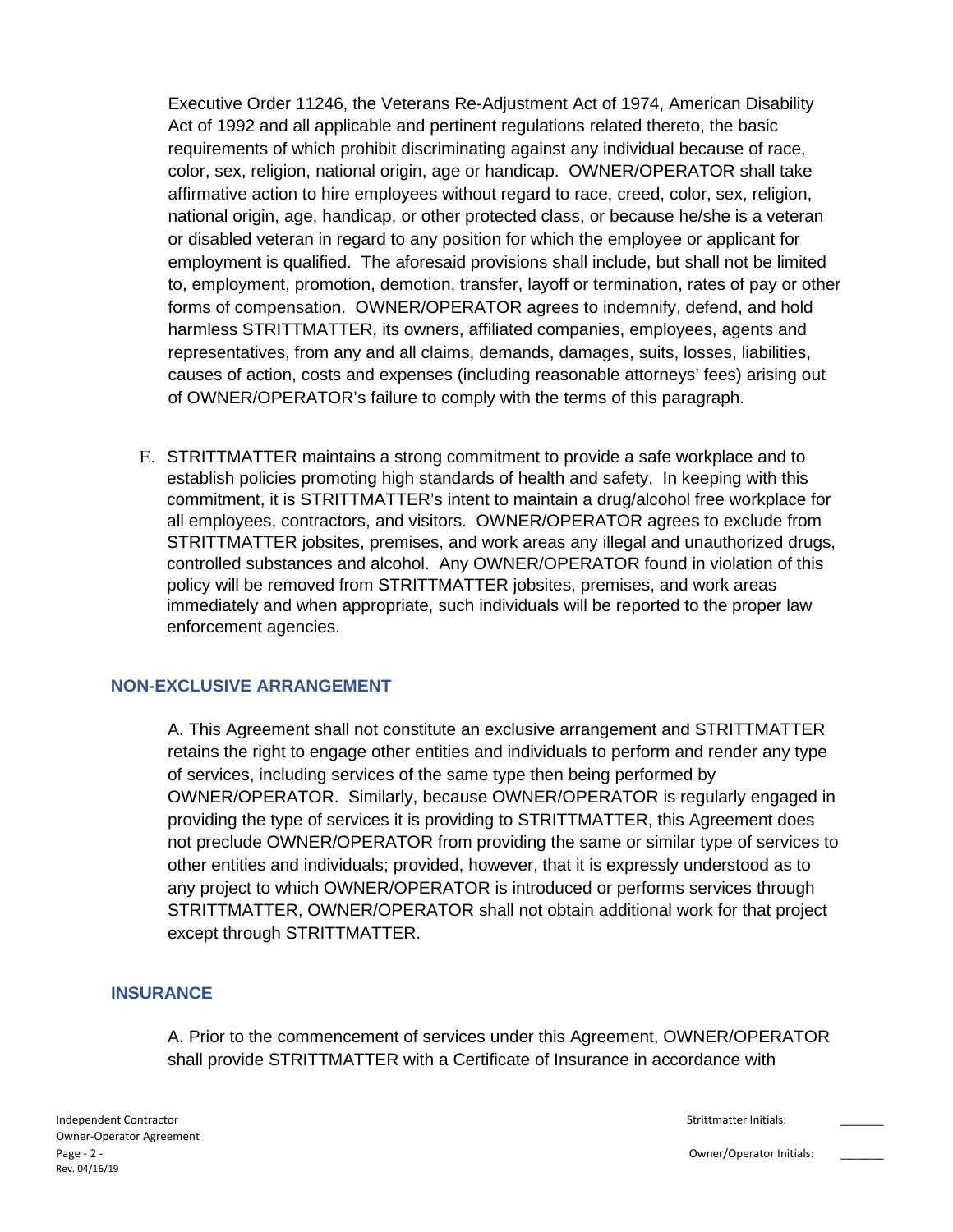STRITTMATTER's Certificate of Insurance Form Guidelines attached as Exhibit "A" to this Agreement. OWNER/OPERATOR shall maintain the required insurance during all times that OWNER/OPERATOR is providing services to STRITTMATTER under this Agreement.

### **LICENSES/PERMITS/INSPECTIONS**

- A. OWNER/OPERATOR shall comply with all federal, state and local laws governing interstate and intrastate trucking as well as all other laws, regulations, requirements, and licensing required to operate its trucking business in the states in which OWNER/OPERATOR conducts business.
- B. OWNER/OPERATOR acknowledges and agrees that: (i) all vehicle and other inspections required by law are current and that all vehicles are roadworthy and in proper working condition; (ii) all vehicles are equipped with the proper and current vehicle registration(s), tag(s) and sticker(s) required by law; (iii) any OWNER/OPERATOR driver, operator or other employee or agent operating an OWNER/OPERATOR vehicle shall at all times physically possess and maintain the proper licensing documents required by law to operate the vehicle including, but not limited to, documentation proving the driver or operator has proper Commercial Driver's License ("CDL"), Department of Transportation ("DOT") and/or other required credentials, and that all vehicle drivers and operators comply with the requirements of the Federal Motor Carrier Safety Administration ("FMCSA") regulations; (iv) that all vehicles utilized on STRITTMATTER projects are equipped with an automatic tarp system; (v) that all vehicles on STRITTMATTER projects are equipped with a working back-up warning device; and (vi) that all vehicles on STRITTMATTER projects are equipped with a "body stop" that is utilized at all times when performing any work or maintenance on the vehicles.
- C. OWNER/OPERATOR agrees that the use or possession of firearms while performing services for STRITTMATTER is prohibited. In addition, no OWNER/OPERATOR may use any handheld cell phone or other electronic device while actively providing services for STRITTMATTER under this Agreement.

### **INDEMNITY**

A. To the fullest extent permitted by law, OWNER/OPERATOR agrees to defend, indemnify, protect and hold harmless STRITTMATTER, its affiliated companies, members, employees, agents and representatives, as well as any additional individuals and entities STRITTMATTER is required to defend, indemnify and hold harmless under the contract documents or other laws applicable to the project (the "Indemnified Parties"), from and against any claim, demand, lawsuit, damage, loss, cost, expense, and/or other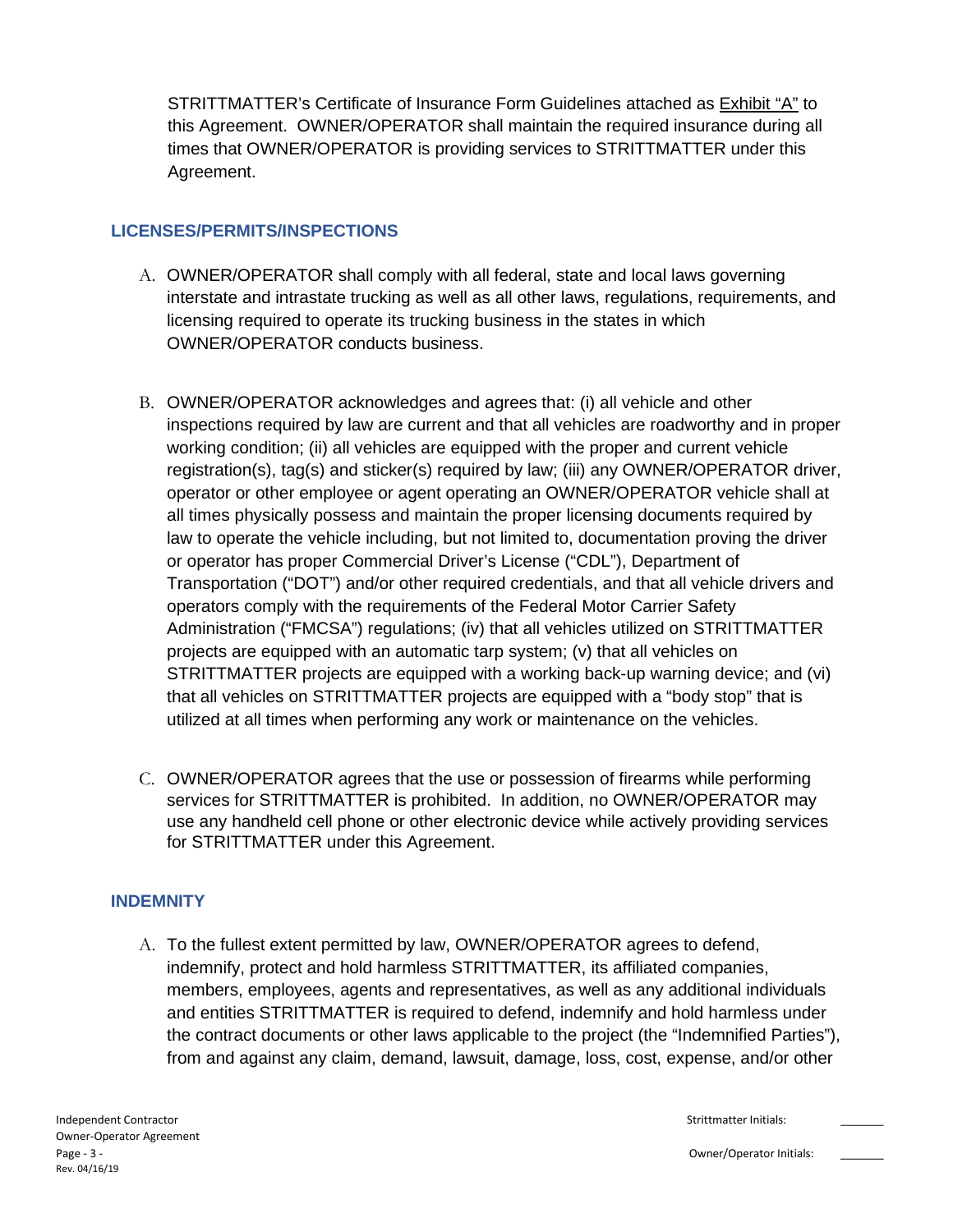liability (including costs and attorneys' fees, and including costs and attorneys' fees incurred to enforce this indemnity obligation), caused by, arising out of, in connection with, or resulting from the performance of the OWNER/OPERATOR's services under this Agreement, where any such claim, demand, lawsuit, damage, loss, cost, expense or other liability is attributable to bodily injury, sickness, disease, or death, or to injury to or destruction of tangible property including the loss of use resulting therefrom, and is caused by or arises in whole or in part, from any negligent or non-negligent act or omission of OWNER/OPERATOR or any of its agents, employees, subcontractors or others; provided, however, OWNER/OPERATOR's duty hereunder shall not arise if such claim, demand, lawsuit, damage, loss, cost, expense, and/or other liability is caused by the sole negligence of a party indemnified hereunder.

B. OWNER/OPERATOR's obligation hereunder shall not be limited by the provisions of any workers' compensation or similar act. Should any individual or entity assert a claim or institute a suit, action, or proceeding against STRITTMATTER or other Indemnified Parties involving the manner or sufficiency of the performance of the services under this Agreement, OWNER/OPERATOR shall upon the request of STRITTMATTER or other Indemnified Parties promptly assume the defense of such claim, suit, action or proceeding at OWNER/OPERATOR's expense, and shall use legal counsel acceptable to STRITTMATTER. To the fullest extent permitted by law, OWNER/OPERATOR shall indemnify and hold harmless STRITTMATTER and the other Indemnified Parties from and against any liability, loss, damage, or expense (including costs and attorneys' fees, and including costs and attorneys' fees incurred to enforce this indemnity obligation) arising out of or related to such claim, suit, action or proceeding. Nothing in this paragraph shall be construed to require any indemnification which would make this paragraph void or unenforceable or to eliminate or reduce any indemnification or rights which STRITTMATTER or the other Indemnified Parties have by operation of law. If OWNER/OPERATOR is a sole proprietor and elects not to procure workers' compensation insurance because such coverage is not required by law, then OWNER/OPERATOR agrees to waive all rights of recovery and forever release STRITTMATTER and the Indemnified Parties for any injuries or damages incurred by OWNER/OPERATOR regardless of cause.

C. The indemnity obligations set forth in this Agreement are continuing and shall survive the termination of this Agreement.

### **RATE/PAYMENT**

A. STRITTMATTER will quote OWNER/OPERATOR a rate of pay, and STRITTMATTER agrees to pay OWNER/OPERATOR the quoted rate of pay for the services rendered under this Agreement. Payment shall always be governed by the terms and conditions of STRITTMATTER's standard form driver/operator invoices, together with appropriate rental tickets or other supporting backup documentation as required by STRITTMATTER. The terms and conditions contained in STRITTMATTER's standard form driver/operator invoices are incorporated by reference into this Agreement.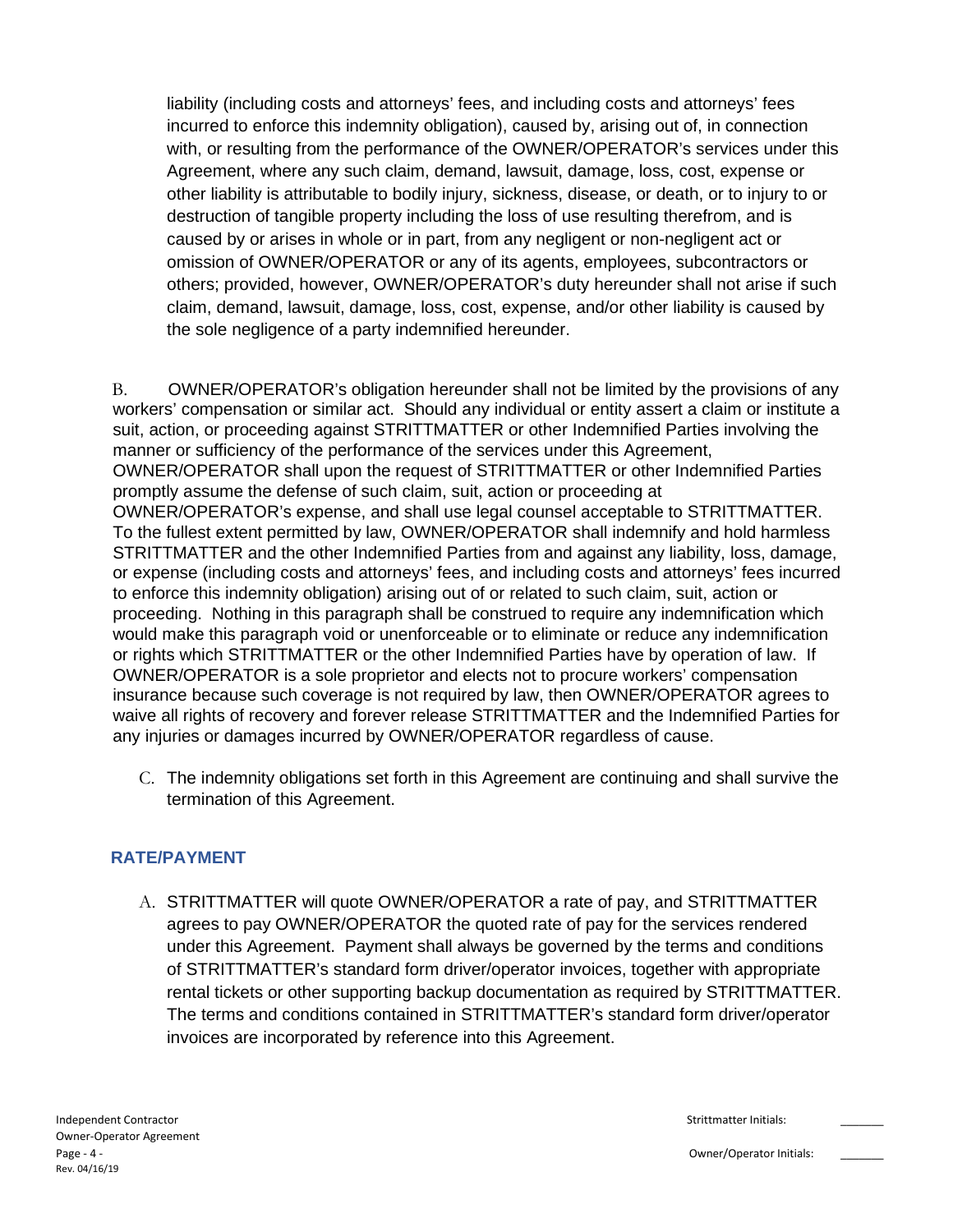- B. All payments for services rendered under this Agreement shall be conditioned upon OWNER/OPERATOR or its employees/representatives obtaining approved signatures by STRITTMATTER on the appropriate rental tickets or other supporting backup documentation required by STRITTMATTER. It is the responsibility of the OWNER/OPERATOR to ensure that appropriate rental tickets or other supporting backup documentation required by STRITTMATTER is properly completed before submission of payment request documents to STRITTMATTER.
- C. STRITTMATTER'S payable week runs from Sunday through Saturday. STRITTMATTER will disburse all checks on the following Friday. All appropriate rental tickets or other supporting backup documentation required by STRITTMATTER must be received by STRITTMATTER on Monday mornings by 9:00 AM. All appropriate rental tickets or other supporting backup documentation required by STRITTMATTER over fourteen (14) days old will not be honored for payment until payment is received by STRITTMATTER under the contract documents applicable to the project. It is the responsibility of OWNER/OPERATOR to communicate these rules to its employees/representatives.
- D. OWNER/OPERATOR shall furnish an executed Affidavit and Release of Liens in the form attached as Exhibit "B" to this Agreement as a condition precedent to every payment due and owing under this Agreement.

### **ACCIDENTS/MOVING VIOLATIONS**

- A. OWNER/OPERATOR shall immediately notify and thereafter furnish a full and complete report to STRITTMATTER's dispatch office of any accidents, injuries or moving violations involving OWNER/OPERATOR or its employees, representatives, drivers, operators, subcontractors, or other personnel that occur while services are rendered under or incidental to this Agreement. OWNER/OPERATOR shall provide the date, time, and location of the incident, together with other relevant information including, but not necessarily limited to, identification of the project and customer, identification of the vehicles and subjects involved and, if possible, photographs of damages when reporting and furnishing its full and complete report to STRITTMATTER.
- B. STRITTMATTER will not be responsible or held liable for any lost time or damages resulting from accidents, moving violations, or other circumstances regardless of how caused. STRITTMATTER will not reimburse OWNER/OPERATOR for any speeding or other traffic citations.
- C. OWNER/OPERATOR shall conduct the services arising under this Agreement strictly in compliance with all applicable federal, state and local laws, ordinances and regulations.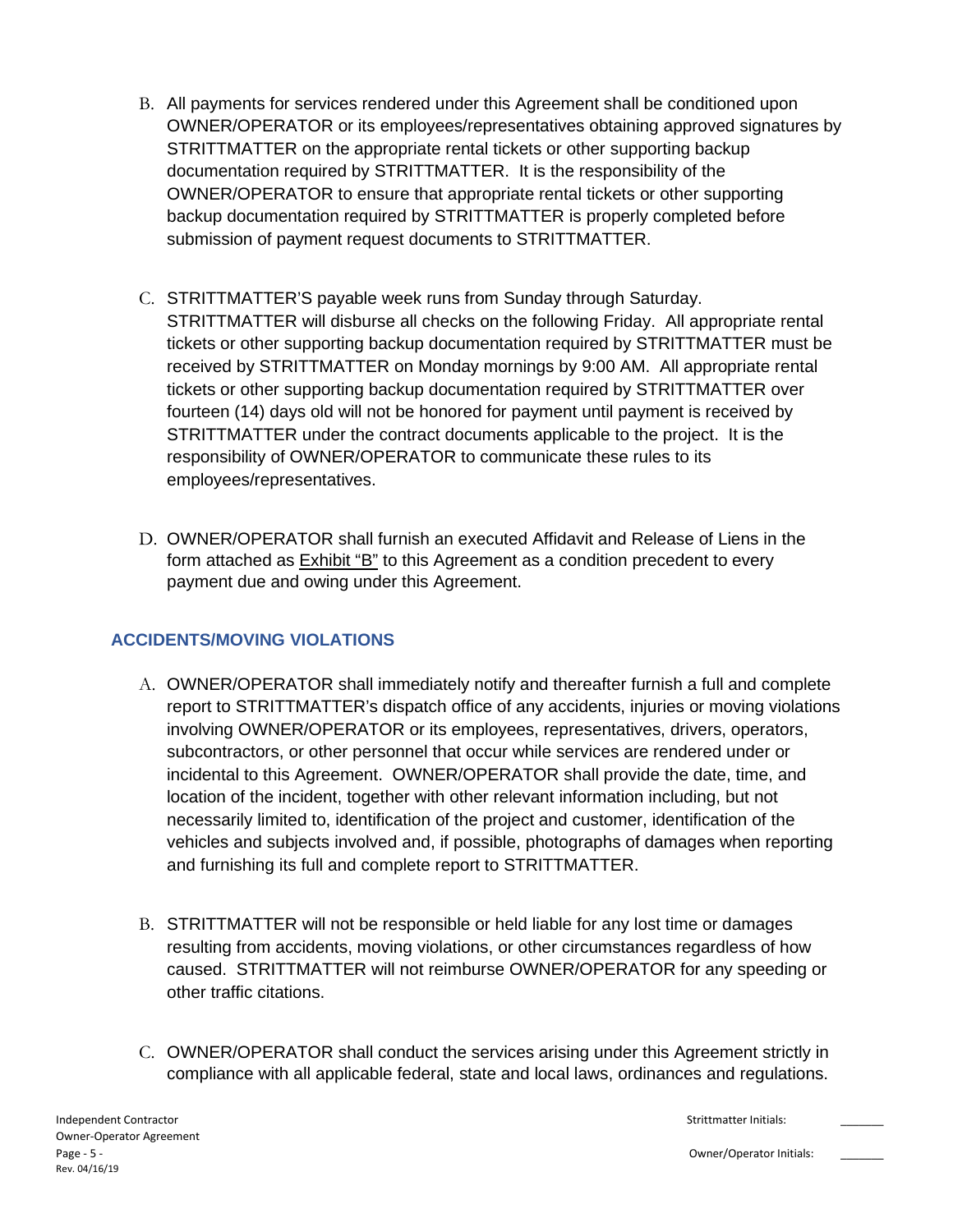In addition, OWNER/OPERATOR shall comply with all safety and environmental rules and procedures, as well as all jobsite rules and procedures, promulgated by STRITTMATTER and its customers.

#### **RELEASE**

A. OWNER/OPERATOR, for itself and its owners, heirs, successors, assigns, administrators, representatives, employees, agents, and all other persons claiming by or through it, hereby unconditionally waive and release all claims, rights, and demands of any nature whatsoever against STRITTMATTER including, without limitation, those arising out of any tax liability, unemployment claim, workers' compensation claim, accident or any other tort, statute and/or other legal claim which could in any way derive from or arise out of OWNER/OPERATOR's performance of any services to or on behalf of STRITTMATTER.

#### **ATTORNEY'S FEES**

A. OWNER/OPERATOR shall be responsible for all costs and attorneys' fees incurred by STRITTMATTER to enforce the terms of this Agreement including, without limitation, those fees and costs incurred in connection with legal action taken between STRITTMATTER and any third-party because of OWNER/OPERATOR's acts or omissions.

#### **ORAL STATEMENTS**

A. No oral statement shall modify or otherwise affect the terms and conditions stated in this Agreement. All modifications to this Agreement must be made in writing and signed by OWNER/OPERATOR and STRITTMATTER.

#### **ACKNOWLEDGEMENT**

A. OWNER/OPERATOR acknowledges that OWNER/OPERATOR has read this Agreement in its entirety and understands all of its terms and conditions and has had the opportunity to consult with legal counsel of OWNER/OPERATOR's choice regarding this Agreement.

#### **AUTHORITY**

A. By signing this Agreement, the undersigned fully accepts and understands all of the above requirements of an independent contractor and that the undersigned has the authority to bind OWNER/OPERATOR to this Agreement.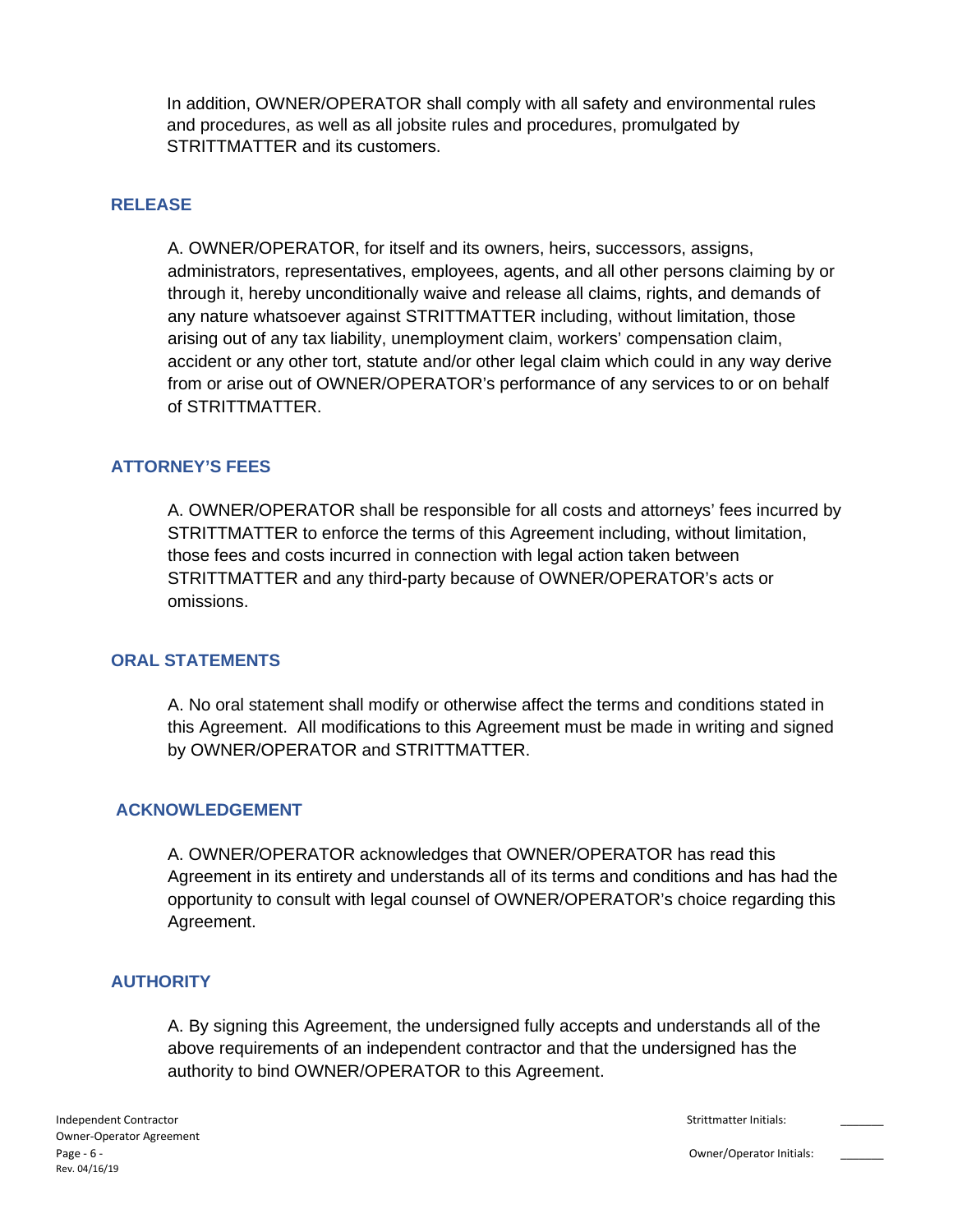### **ADDITIONAL PROVISIONS**

A. Additional terms and conditions are attached as Exhibit "C" to this Agreement and are incorporated into this Agreement as if fully set forth herein.

### **OWNER/OPERATOR:**

OWNER/OPERATOR NAME:

BY:\_\_\_\_\_\_\_\_\_\_\_\_\_\_\_\_\_\_\_\_\_\_\_\_\_\_\_\_\_\_\_\_\_\_\_\_\_\_\_\_\_

 $Its:$ 

Federal Tax ID No.: \_\_\_\_\_\_\_\_\_\_\_\_\_\_\_\_\_\_\_\_\_\_\_\_\_\_\_

**STRITTMATTER METRO, LLC**

By: \_\_\_\_\_\_\_\_\_\_\_\_\_\_\_\_\_\_\_\_\_\_\_\_\_\_\_\_\_\_\_\_\_\_\_\_\_\_\_\_\_

Authorized Signatory: \_\_\_\_\_\_\_\_\_\_\_\_\_\_\_\_\_\_\_\_\_\_\_\_\_\_\_

### **EXHIBIT "A"**

### **Certificate of Insurance Form Guidelines**

OWNER/OPERATOR shall provide insurance as follows:

- 1. Workers Compensation and Employers Liability:
	- a. Statutory Workers Compensation (including occupational disease) in accordance with the laws of the state in which the work is performed, including the Other States Endorsement, if applicable.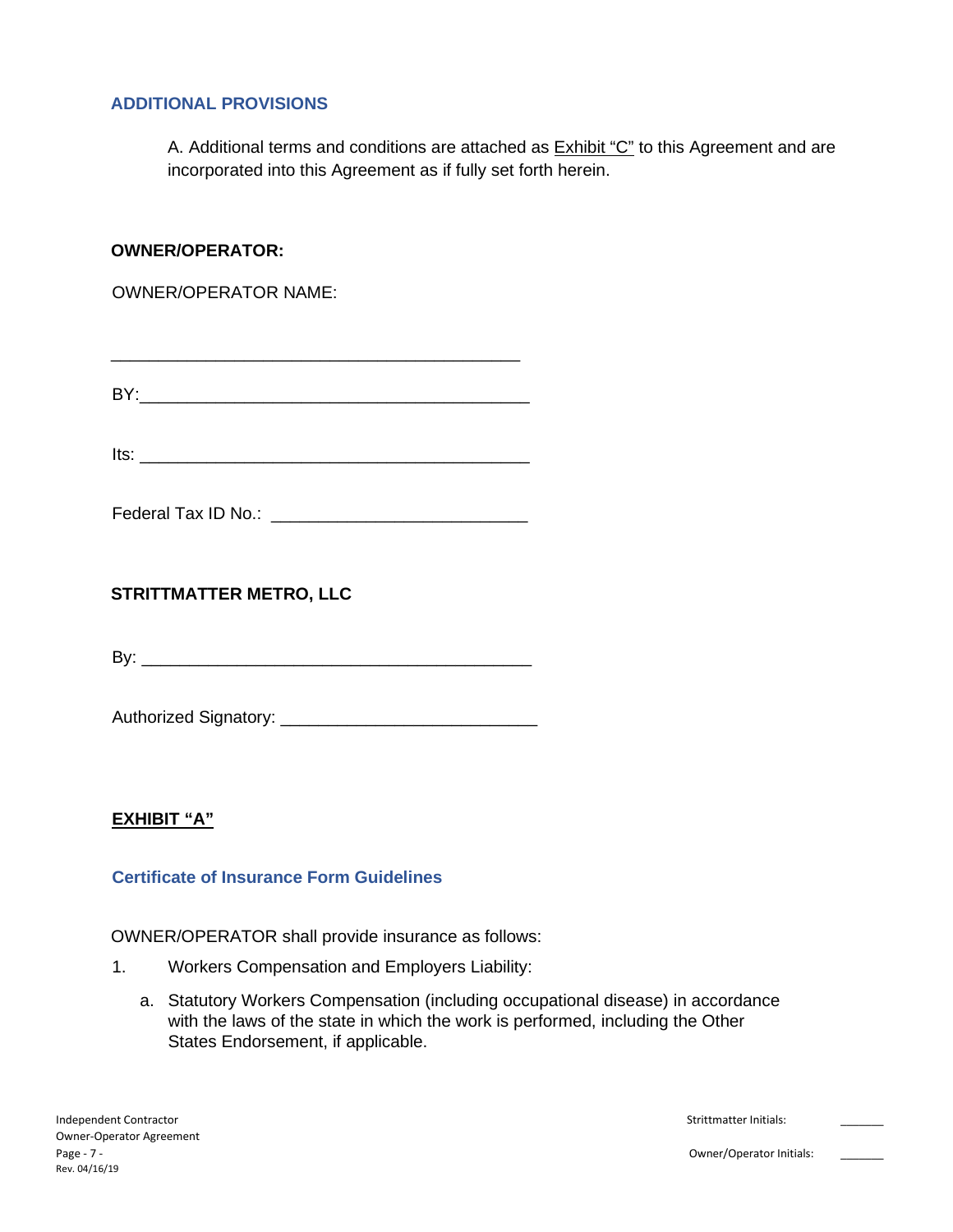- b. Employers Liability Insurance with \$500,000 in limits for each of the following exposures: bodily injury by accident (each accident); bodily injury by disease (policy limit), bodily injury by disease (each employee).
- c. Waiver of Subrogation in favor of all parties referenced in 2 below.
- 2. Commercial Automobile Liability (including all owned, leased, hired and nonowner automobiles) with a combined single limit for Bodily Injury and Property Damage of at least \$1,000,000 per occurrence. The limit may be provided through a combination of primary and umbrella/excess liability policies. Endorsement naming STRITTMATTER and its affiliated companies, members, employees, agents, and representatives, as well as any additional individuals and entities STRITTMATTER is required to insure on the project (to the extent applicable), and any other entity as required by STRITTMATTER as Additional Insured, except for umbrella insurance policies.
- 3. Umbrella and/or excess liability policies may be used to comply with Auto Liability and Employers Liability limits shown above.
- 4. A Certificate of Insurance naming Strittmatter Metro, LLC as additional insured, and indicating the minimum coverages applicable as stated above. Cancellation, non-renewal, or material modification in any policy must be submitted, approved, and available to STRITTMATTER prior to commencement of services in the Agreement. Certificates of Insurance must also contain a provision that coverage afforded under the policies will not be canceled unless at least thirty (30) days prior written notice has been given to STRITTMATTER. STRITTMATTER shall not make any payment to OWNER/OPERATOR until proper evidence of insurance is received by STRITTMATTER.
- 5. Submit certificate to accounting at STRITTMATTER.

A Certificate of Insurance, when submitted to STRITTMATTER, constitutes a warranty by OWNER/OPERATOR that:

- A. With respect to the Excess Liability Insurance, the following policies are scheduled as primary:
- Automobile Liability
- Employers Liability
- B. The insurance policies for all OWNER/OPERATOR insurance shall include a waiver of subrogation as follows:

"It is agreed that in no event shall have any right of recovery against Strittmatter Metro, LLC or any other additional insured applicable to the underlying Agreement requiring this policy."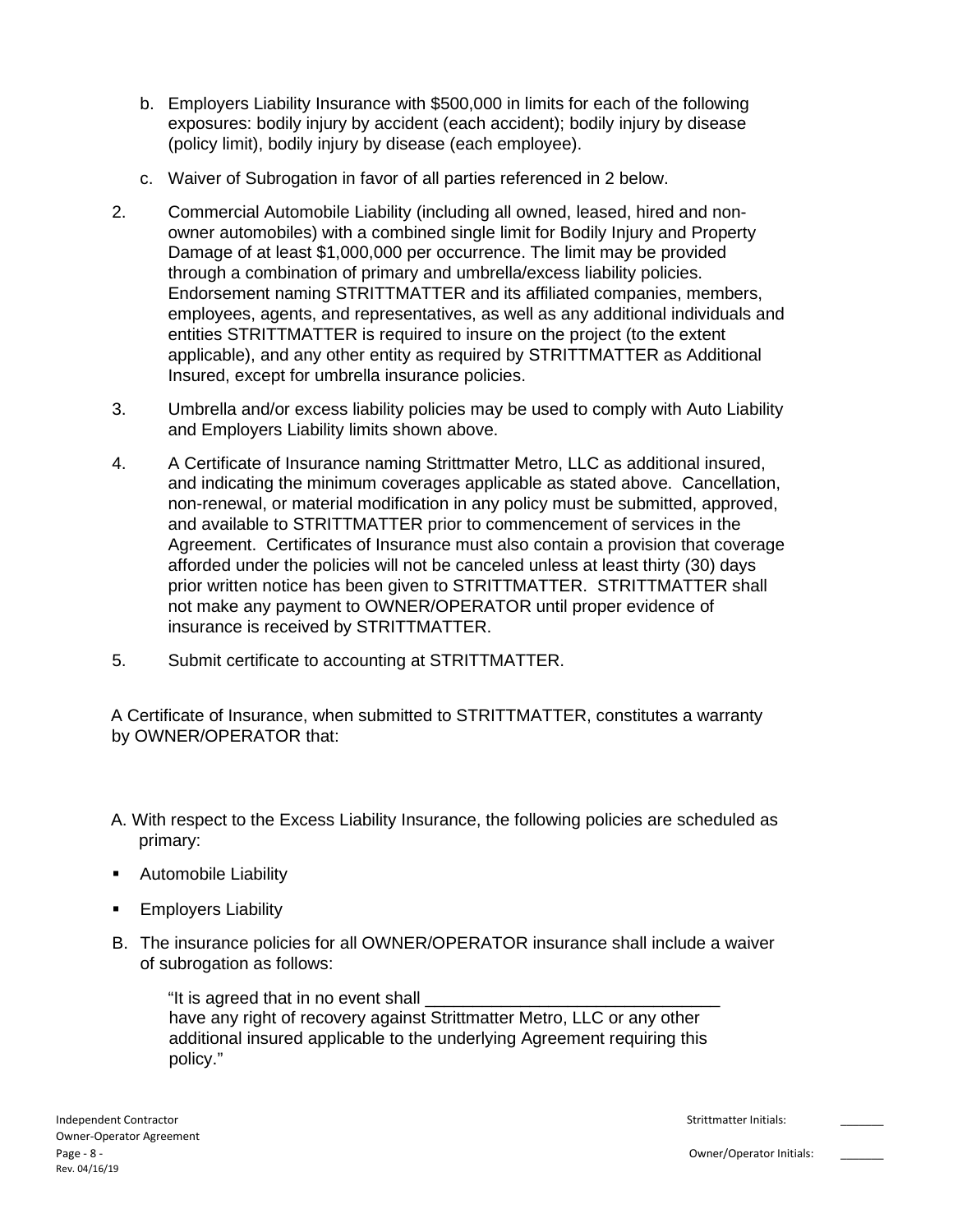- C. The insurance policies shown are endorsed to be primary as respects any other insurance available to any Additional Insured.
- D. All insurance carriers must: (i) be licensed in the State where the Project is located; and (ii) be rated at least A in Best's.
- E. The OWNER/OPERATOR shall secure, pay for, and maintain Property Insurance necessary for protection against loss of owned, borrowed, or rented capital equipment and tools, including any tools owned by employees, and any tools, equipment, staging, towers, and forms owned, borrowed or rented by OWNER/OPERATOR. The requirement to secure and maintain such insurance is solely for the benefit of OWNER/OPERATOR. Failure of OWNER/OPERATOR to secure such insurance or to maintain adequate levels of coverage will release STRITTMATTER, its affiliated companies, members, employees, agents and representatives, as well as any additional individuals and entities STRITTMATTER is required to insure on the project (to the extent applicable), from any liability. The property insurance shall include a Waiver of Subrogation in favor of all parties required to be named as additional insureds under this Agreement.
- F. Any person that drives, operates, maintains, or works for an independent trucking company or independent contractor must be covered by their own policies, regardless of whether such person(s) is/are a Sole Proprietorship(s), Partnership(s), or Officer(s) of a Corporation.

### **EXHIBIT "B"**

### **AFFIDAVIT AND RELEASE OF LIENS**

I. The undersigned, to support its entitlement to the requested payment identified herein, and for and in consideration of the prior and current payments made by **STRITTMATTER** 

METRO, LLC and/or its related entities, affiliates, subsidiaries and assigns (collectively referred to as "STRITTMATTER"), to the undersigned, or to an owner, officer, employee, subcontractor or supplier of the undersigned for labor, materials, equipment, and/or services rendered or performed for STRITTMATTER by or through the undersigned prior to, up to and including the date of this Affidavit and Release of Liens, hereby warrants, affirms, and certifies as follows:

a. Payment in the amount of  $\frac{1}{2}$  \_\_\_\_\_\_\_\_\_\_\_\_\_\_\_\_\_\_\_\_\_\_, plus any prior payments received by the undersigned prior to the date of this Affidavit and Release of Liens, represents the total value of the labor, materials, equipment, and/or services rendered by or through the undersigned for which payment is due prior to, up to and including the date of this Affidavit and Release of Liens, between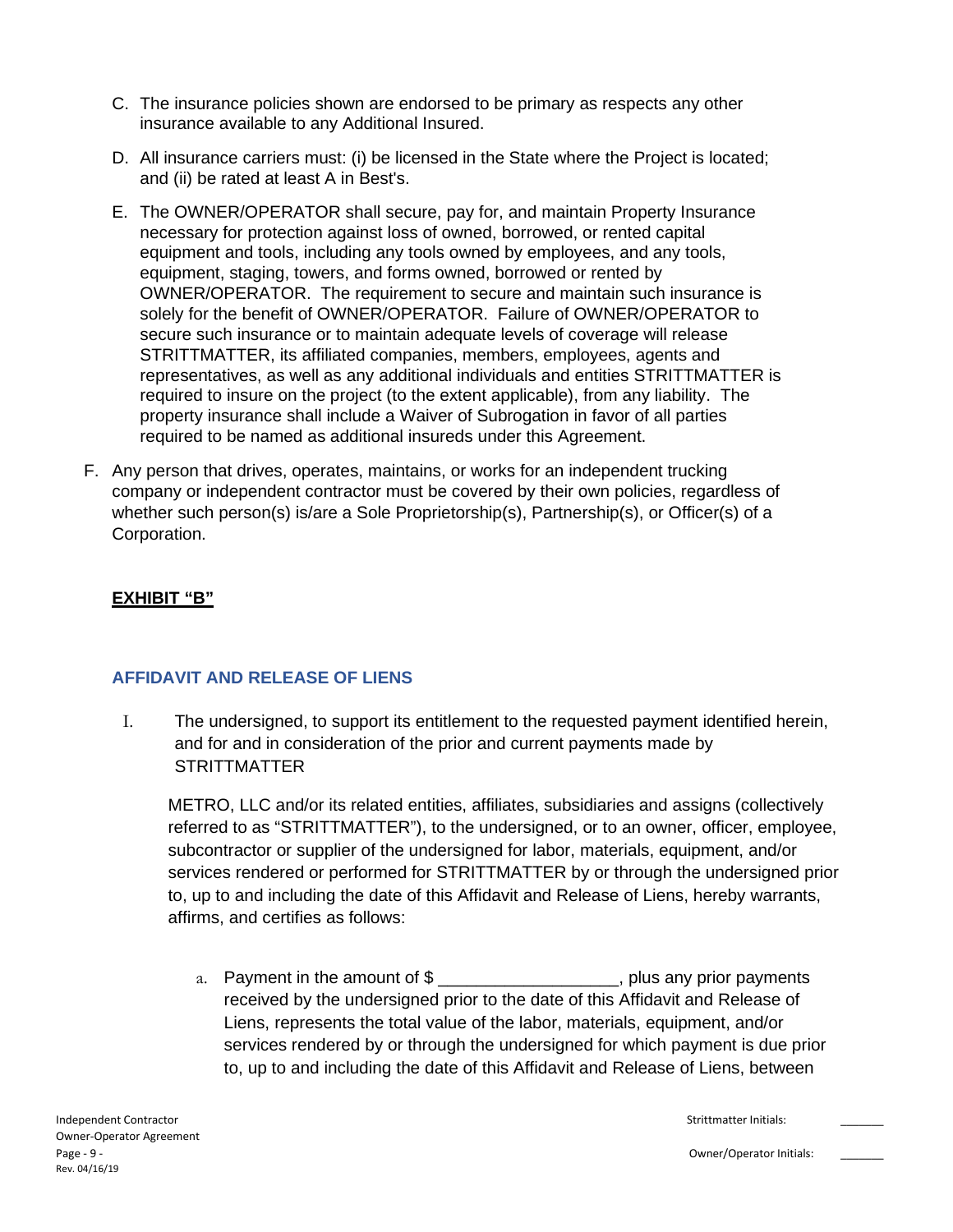the undersigned and STRITTMATTER, including all (a) labor, materials, equipment, and/or services expended and performed on behalf of STRITTMATTER, and (b) any and all clams, other costs, damages, or expenses incurred by the undersigned.

- b. The undersigned has received payment in full for all labor, materials, equipment, and /or service rendered or performed for STRITTMATTER by or through the undersigned for which payment is due prior to, up to and including the date of this Affidavit and Release of Liens, and there are no outstanding claims or damages of any nature against STRITTMATTER in connection with the work performed by the undersigned.
- c. The undersigned certifies that all subcontractors, material men, suppliers, employees, and others with respect to all labor, materials, equipment, and/or services performed and/or rendered by the undersigned have been paid in full prior to, up to and including the date of this Affidavit and Release of Liens including, but not limited to, all benefits, funds, insurance, workman's compensation insurance, applicable state, federal and local taxes, applicable fees, duties and other like charges. The undersigned further warrants and guarantees that no individual, corporation or other entity has filed, can properly file, or has been assigned any right by the undersigned to file any claim enumerated in this Affidavit and Release of Liens against STRITTMATTER. The undersigned further certifies that it has complied with all applicable federal, state, and local taxes, codes ordinances, and regulations applicable to work performed by the undersigned.
- d. The undersigned has the right, power and authority to execute this Affidavit and Final Release of Liens.
- II. In consideration of the payment enumerated herein, the undersigned does hereby forever waive and release in favor of STRITTMATTER all rights presently existing or that may hereafter accrue to the undersigned by reason of the labor, materials, equipment, and/or services rendered and/or performed for STRITTMATTER by or through the undersigned prior to, up to and including the date of this Affidavit and Release of Liens, and further does hereby forever waive and release its right to assert any lien upon the land and/or improvements comprising any project involved with the labor, materials, equipment, and/or services rendered or performed for STRITTMATTER by or through the undersigned.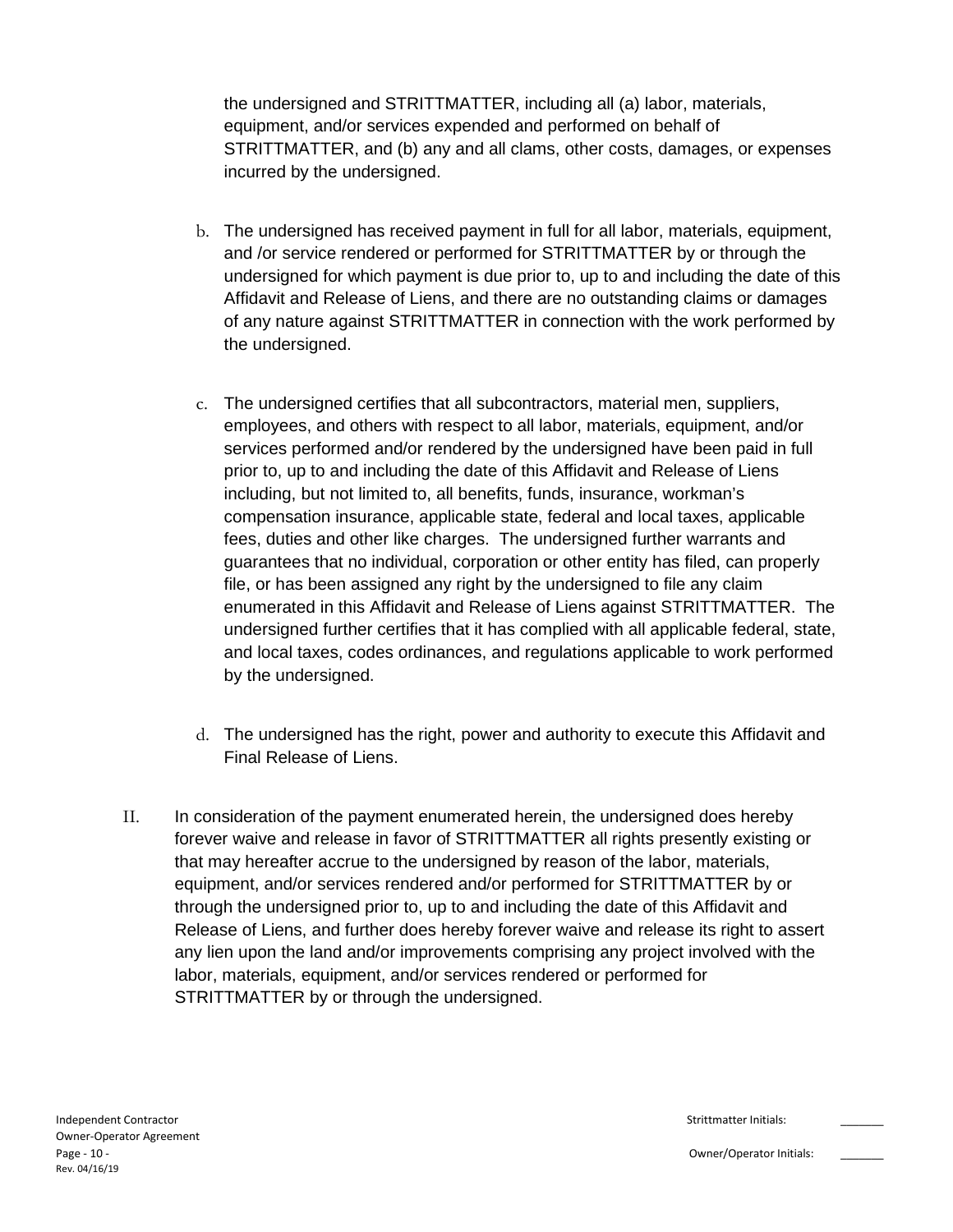III. The undersigned hereby agrees to indemnify and hold harmless STRITTMATTER, their lenders, guarantors, successors and assigns, from any and all damages, costs, expenses, demands and suits (including attorney's fees, consultant fees, accountants' fees, and any other expenses of litigation) relating to any cause of action, claim (including but not limited to the claims enumerated in this Affidavit and Release of Liens) or lien filing by any individual, corporation, or entity with respect to any (a) labor, materials, equipment, and/or services rendered by or through the undersigned prior to, up to and including the date of this Affidavit and Release of Liens, (b) any rights waived or released herein, and (c) any misrepresentation or breach of any condition, affirmation or warranty made by the undersigned in this Affidavit and Final Release of Liens. Upon the request of STRITTMATTER, the undersigned will undertake to defend any such cause of action, claim or lien filing at its sole cost and expense.

\_\_\_\_\_\_\_\_\_\_\_\_\_\_\_\_\_\_\_\_\_\_

Date **Company** 

**Signature** 

PRINT NAME AND TITLE

# **EXHIBIT "C"**

## ADDITIONAL TERMS AND CONDITIONS

- **1.** Any OWNER/OPERATOR truck receiving an overweight citation must furnish both the citation, as well as the appropriate rental tickets or other supporting backup documentation required by STRITTMATTER, to STRITTMATTER dispatch within fortyeight (48) hours of receiving any overweight citation. Notify the job foreman immediately upon your return to the job that loaded your truck. No overweight citation should be paid prior to speaking with STRITTMATTER's Safety Manager, Dispatch, or other designated STRITTMATTER personnel.
- **2.** Any OWNER/OPERATOR truck stopped for an overweight violation that is given the option of shifting the load from one axle to another must do so. All OWNER/OPERATOR trucks must be able to scale the maximum allowable weight for its wheel base: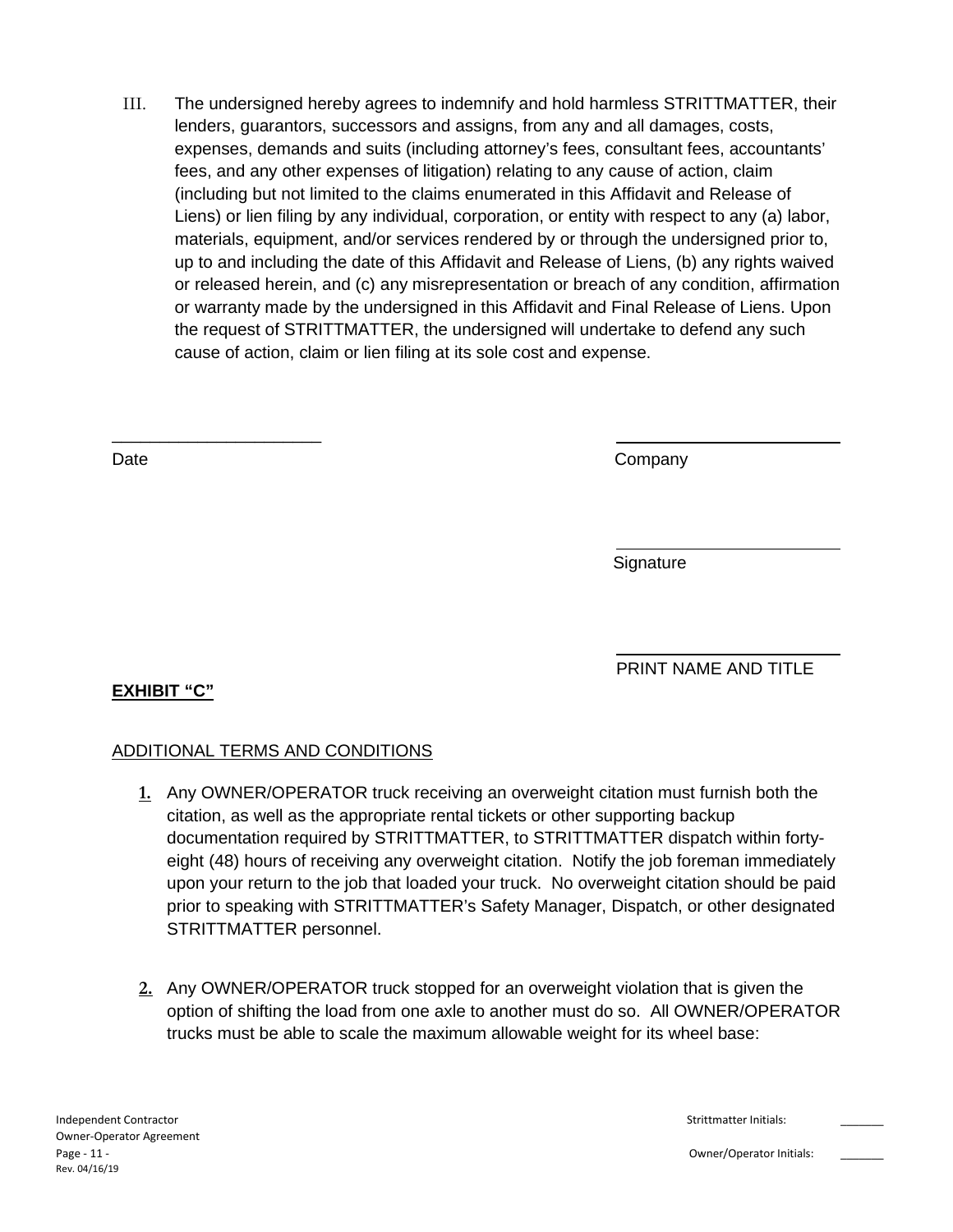|           | VA (W/5) | MD     | DC (MUST HAVE DC TAGS) |
|-----------|----------|--------|------------------------|
| Tri-axle  | 57,500   | 70,000 | 65,000                 |
| Quad-axle | 61,500   | 70,000 | 65,000                 |
| Trailer   | 80,000   | 80,000 | 80,000                 |

- **3.** It is OWNER/OPERATOR's responsibility to maintain legal tags on your vehicle(s). It is OWNER/OPERATOR's responsibility to make sure your vehicle(s) are tagged to haul a legal load in the jurisdictions that jobs are set each day. Any ticket that results from a truck that is tagged improperly is the sole responsibility of the OWNER/OPERATOR.
- **4.** All OWNER/OPERATOR trucks must load and dump at locations specified by STRITTMATTER only. Charges for dumping fees to STRITTMATTER's accounts can only be made with daily authorization from STRITTMATTER's dispatch office.
- **5.** Any OWNER/OPERATOR truck caught "short dumping" is subject to job termination and will be totally responsible for material dumped. If OWNER/OPERATOR truck starts at one location and the customer requests you go to another job, you must notify STRITTMATTER's dispatcher before changing jobs. Any OWNER/OPERATOR truck that is down or will be late must notify STRITTMATTER's dispatcher before the assigned job is scheduled to start.
- **6.** Any OWNER/OPERATOR truck not on the job within thirty minutes of start time will have another truck dispatched to replace it. In the event of rain or snow, you must check in with STRITTMATTER's dispatcher before reporting to the job. If rain or snow begins during the day OWNER/OPERATOR must contact STRITTMATTER's dispatch office. OWNER/OPERATOR is expected to remain at work site until all work has been completed.

All OWNER/OPERATORS must check-in with STRITTMATTER's dispatcher each afternoon.

- **7.** All OWNER/OPERATOR TICKETs must have the following information in order to process payment:
	- a. Customer Name